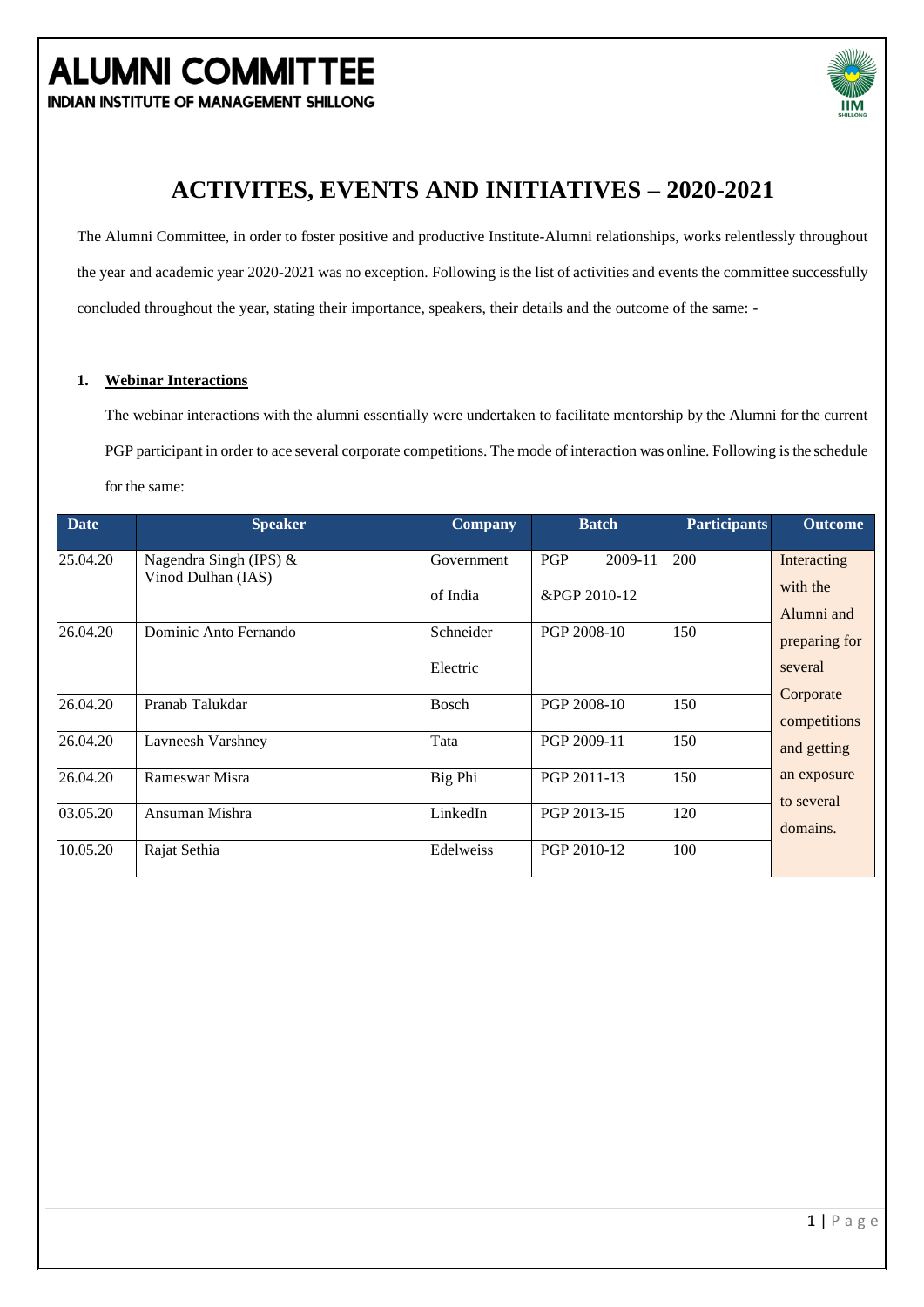**INDIAN INSTITUTE OF MANAGEMENT SHILLONG** 



#### **2. Corporate Alumni Workshop**

CAWs facilitate communication and learning from the Alumni to the current PGP participants in several domains and for

several skills. Following is the list of CAWs conducted during the year:

| <b>Date</b> | <b>Speaker</b>             | <b>Company</b>     | <b>Batch</b> | <b>Participants</b> | <b>Outcome</b>      |
|-------------|----------------------------|--------------------|--------------|---------------------|---------------------|
| 12.09.20    | Kaushal Ghai               | Microsoft          | PGP 2012-14  | 150                 |                     |
| 12.09.20    | Alokik Jain                | Microsoft          | PGP 2012-14  | 150                 |                     |
| 12.09.20    | Hitesh Khatpalani          | Flipkart           | PGP 2011-13  | 150                 | Improving<br>the    |
| 12.09.20    | Manjunath M                | Amazon             | PGP 2008-10  | 150                 | communication       |
| 12.09.20    | Niveditya Sivakumar        | Amazon             | PGP 2012-14  | 150                 | between older &     |
| 12.09.20    | Balakrishnan Muthukrishnan | Google             | PGP 2013-15  | $\overline{150}$    | new batches.        |
| 03.12.20    | Anurag Joshi               | Adnoc              | PGP 2009-11  | 150                 |                     |
| 27.12.20    | Rahul Singh                | <b>ABG</b>         | PGP 2011-13  | 130                 |                     |
| 27.12.20    | Varshik N                  | McKinsey           | PGP 2009-11  | 130                 | The Alumni          |
| 27.12.20    | Nirmit Mohan               | <b>MasterCard</b>  | PGP 2012-14  | 130                 | guided the students |
| 10.01.21    | Pooja Taneja               | The Kraft<br>Heinz | PGP 2010-12  | 90                  | about the know-     |
|             |                            | Company            |              |                     | hows of several     |
| 10.01.21    | Sakshi Parashar            | D.E. Shaw<br>India | PGP 2010-12  | 90                  | jobs, domains and   |
| 10.01.21    | Neha Upadhyay              | <b>ICICI</b> Bank  | PGP 2013-15  | 90                  | companies.          |
| 06.02.21    | Vivek Singh                | MoFinance          | PGP 2016-18  | 130                 | Motivated students  |
| 08.02.21    | Nitin Saxena               | PwC India          | PGP 2009-11  | 100                 | to chart their own  |
| 08.02.21    | Aditya Vishwanathan        | $\overline{EY}$    | PGP 2010-12  | $\overline{100}$    | career paths.       |
| 20.02.21    | Aashima Praveen            | Bumble             |              | 120                 |                     |
| 20.02.21    | Bala Muthukrishnan         | Google             | PGP 2013-15  | 120                 |                     |

#### **3. Alumni VC Interaction**

Alumni VC Interactions were conducted in order to help the current participants prepare better for their summer internship and final placement interviews. The shortlisted candidates were connected with Alums from the respective companies and all their queries and preparation apprehensions were solved and addressed by the alums. All the VC interactions took place in an online medium. Following is the schedule for the same: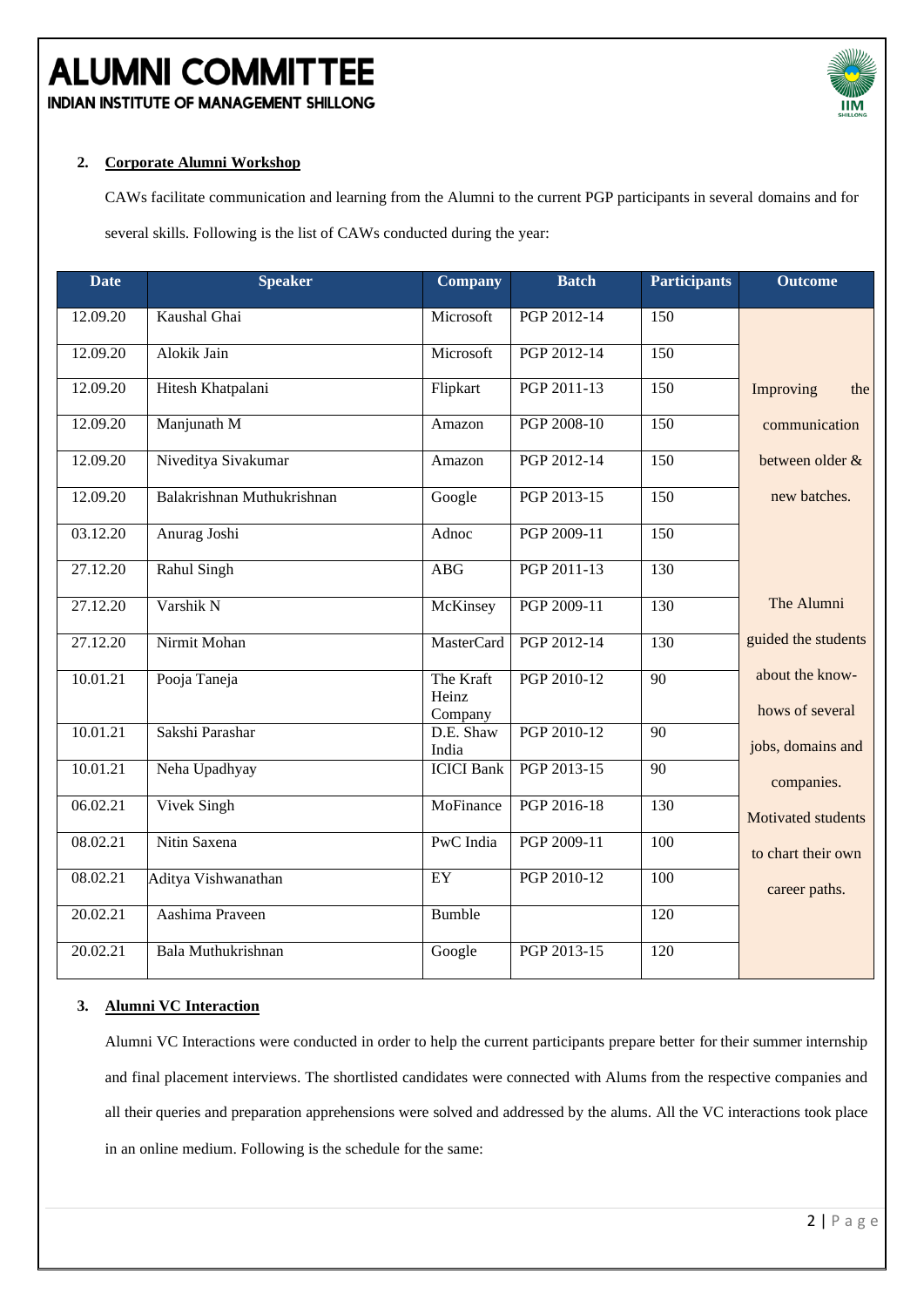**INDIAN INSTITUTE OF MANAGEMENT SHILLONG** 

| <b>Date</b> | <b>Speaker</b>       | <b>Company</b> | <b>Batch</b> | <b>Participants</b> | <b>Outcome</b>                              |
|-------------|----------------------|----------------|--------------|---------------------|---------------------------------------------|
| 06.09.20    | Ankit Purohit        | Pidilite       | PGP 2018-20  | 50                  | The alumni guided<br>the participants who   |
| 10.10.20    | Geetika Khanna       | <b>ITC</b>     | PGP 2016-18  | 50                  | were shortlisted for<br>personal interviews |
| 10.12.20    | Aditi Singh          | Google         | PGP 2015-17  | 2                   | for their placements<br>and gave them       |
| 10.12.20    | Varsha Poddar        | Google         | PGP 2013-15  |                     | valuable insights on<br>how to crack the    |
| 10.12.20    | Krittika Chakraverti | Google         | PGP 2013-15  | 4                   | same in the most<br>effective manner.       |

#### **4. Sambhav Series**

Sambhav was a series organized with Industry leaders and Distinguished Alumni of IIM Shillong, wherein they shared their own life journeys describing the trajectories they have covered. The idea was that an aspiration can be reached, anything can become 'Sambhav' (Possible) with persistence and resilience.

| <b>Date</b> | <b>Speaker</b>    | <b>Company</b>       | <b>Batch</b> | <b>Participants</b> | <b>Outcome</b>                                        |
|-------------|-------------------|----------------------|--------------|---------------------|-------------------------------------------------------|
| 16.08.20    | Jitesh Patel      | McKinsey             | PGP 2010-12  | 240                 |                                                       |
| 17.08.20    | Somjeet Behera    | <b>HSBC</b>          | PGP 2010-12  | 240                 | <b>Current participants</b><br>get a glimpse into the |
| 18.08.20    | Niketa Kosada     | <b>Westpac Group</b> | PGP 2010-12  | 240                 | journey of alums and an                               |
| 19.08.20    | Esha Arora        | InfoEdge India Ltd   | PGP 2009-11  | 240                 | idea about how to<br>further on in their career       |
| 20.08.20    | Saumya Chaturvedi | <b>KPMG</b>          | PGP 2009-11  | 240                 | paths and dreams.                                     |
| 21.08.20    | Ankit Bhargava    | Foxberry             | PGP 2008-10  | 240                 |                                                       |

#### **5. Industry Interactions**

Industry Interactions are essential in terms of providing the individuals an exposure to avenues unexplored. Hence, the alumni committee organized three sessions in the past one year with the corporate front-runners for both our current participants and our alums.

| Date     | <b>Speaker</b>     | Company                                  | <b>Outcome</b>                    |
|----------|--------------------|------------------------------------------|-----------------------------------|
|          |                    |                                          |                                   |
| 13.06.20 | Bijou Kurien       | Director, Retailers Association of India | Industry experts from various     |
|          |                    |                                          |                                   |
| 01.08.20 | Aditya Goel        | Founder, Love in Store                   | domains interacted with our alums |
|          |                    |                                          |                                   |
| 22.08.20 | Siddharth Deshmukh | National Head, OnePlus                   | and current participants.         |
|          |                    |                                          |                                   |

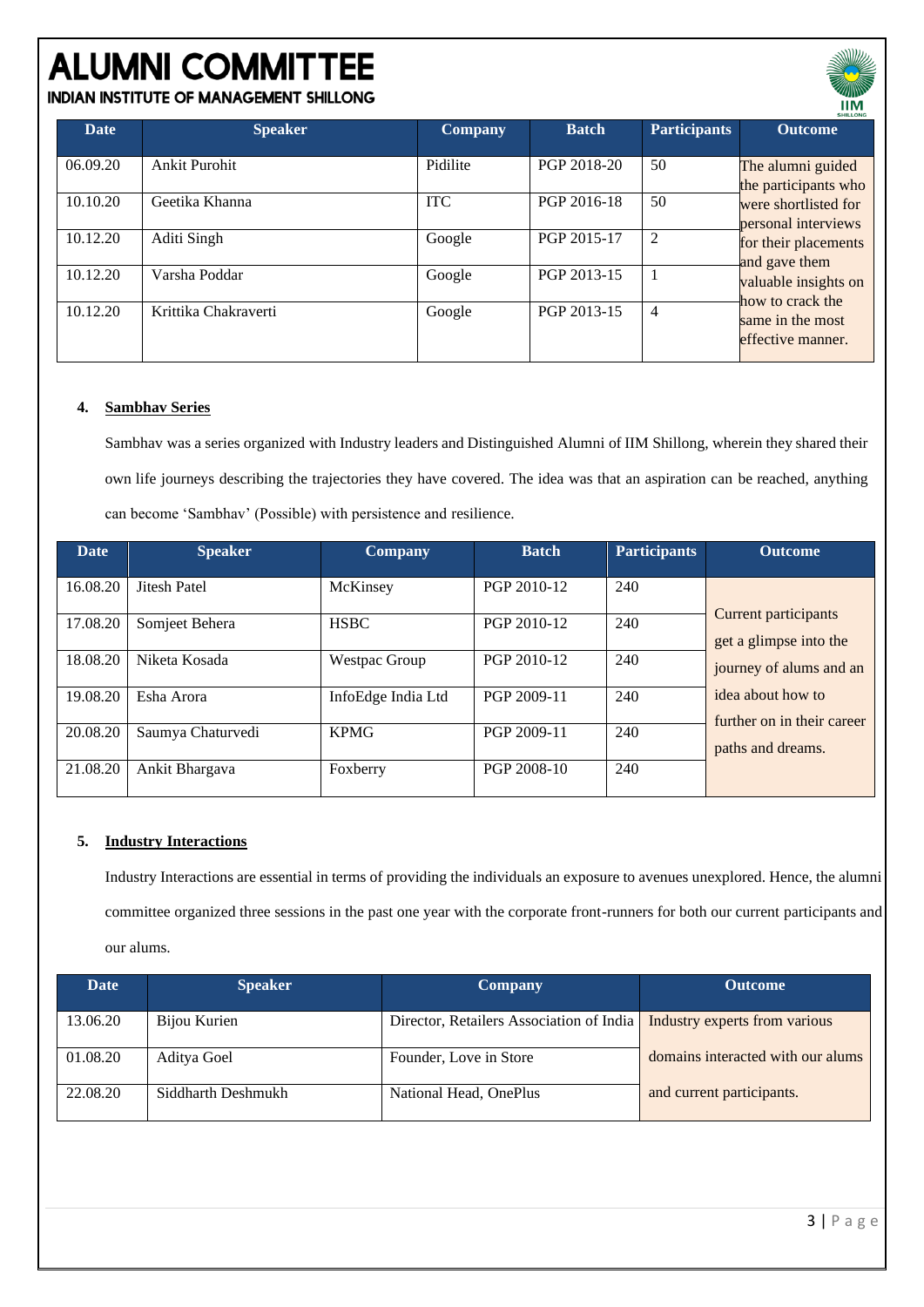**INDIAN INSTITUTE OF MANAGEMENT SHILLONG** 



#### **6. Live Projects**

Live Projects are opportunities floated by the Alums for the current PGP participants in order to help them get an exposure to the know-hows of several domains. This helps the participants develop required skill-set before they pass out of IIM Shillong and step into the corporate world. Following were the Live Project opportunities floated the year: -

| <b>Date</b> | Alum          | <b>Company</b> | <b>Batch</b> | <b>Participants</b> | <b>Outcome</b>                                    |
|-------------|---------------|----------------|--------------|---------------------|---------------------------------------------------|
| 08.04.20    | Roshan Farhan | GoBillion      | PGP 2014-16  | 200                 | <b>Opportunities for</b><br>current participants. |

#### **7. Mentorship Program**

The participants of batch PGP-20 were connected with Alums from the companies/domains they were placed in for their summer internships. This helped the participants for their internship programs well in advance and get a gist of the company culture and the deliverables expected from their side. The program gained significant traction with close to 170 participants applying for mentorship  $\&$  160 alumni expressing their interest to mentor the participants. Inputs from the Alumni with respect to industry insights, workload management etc. were highly appreciated by the participants. Prior to the program, posters of mentorship stories of the previous year were floated amongst the batches from time to time stating the experience of the participants with the Alumni and their guidance.

#### **8. Chapter Formation**

The Alumni Chapters serve as a single point of contact platform to stay involved and connected to each other and also to their alma mater. The chapters are instrumental in bringing alumni closer together and enriching their own lives and future alumni by involving them in diverse activities and experience sharing. Each chapter is unique in itself, with Chapter Heads playing a pivotal role in leading the chapters and cultivating a warm and inclusive community to foster alumni interaction, bringing meaningful difference for members and alma mater. Following are the three chapters we have successfully formed in the past one year:

| Date     | <b>Chapter</b> | <b>Chapter Head</b> | <b>Batch</b> | <b>Mode</b> | <b>Attendees</b> |
|----------|----------------|---------------------|--------------|-------------|------------------|
| 07.11.20 | Hyderabad      | Rahul Sehgal        | PGP 2010-12  | Online      | 35               |
| 28.11.20 | Mumbai         | Rahul Singh         | PGP 2011-13  | Online      | 80               |
| 20.03.21 | Chennai        | Aditya Vishwanathan | PGP 2010-12  | Online      | 30               |
| 20.03.21 | Kolkata        | Shakshi Gupta       | PGP 2008-10  | Online      | 30               |
| 20.03.21 | Europe-UK      | Abhiram             | PGP 2008-10  | Online      | 20               |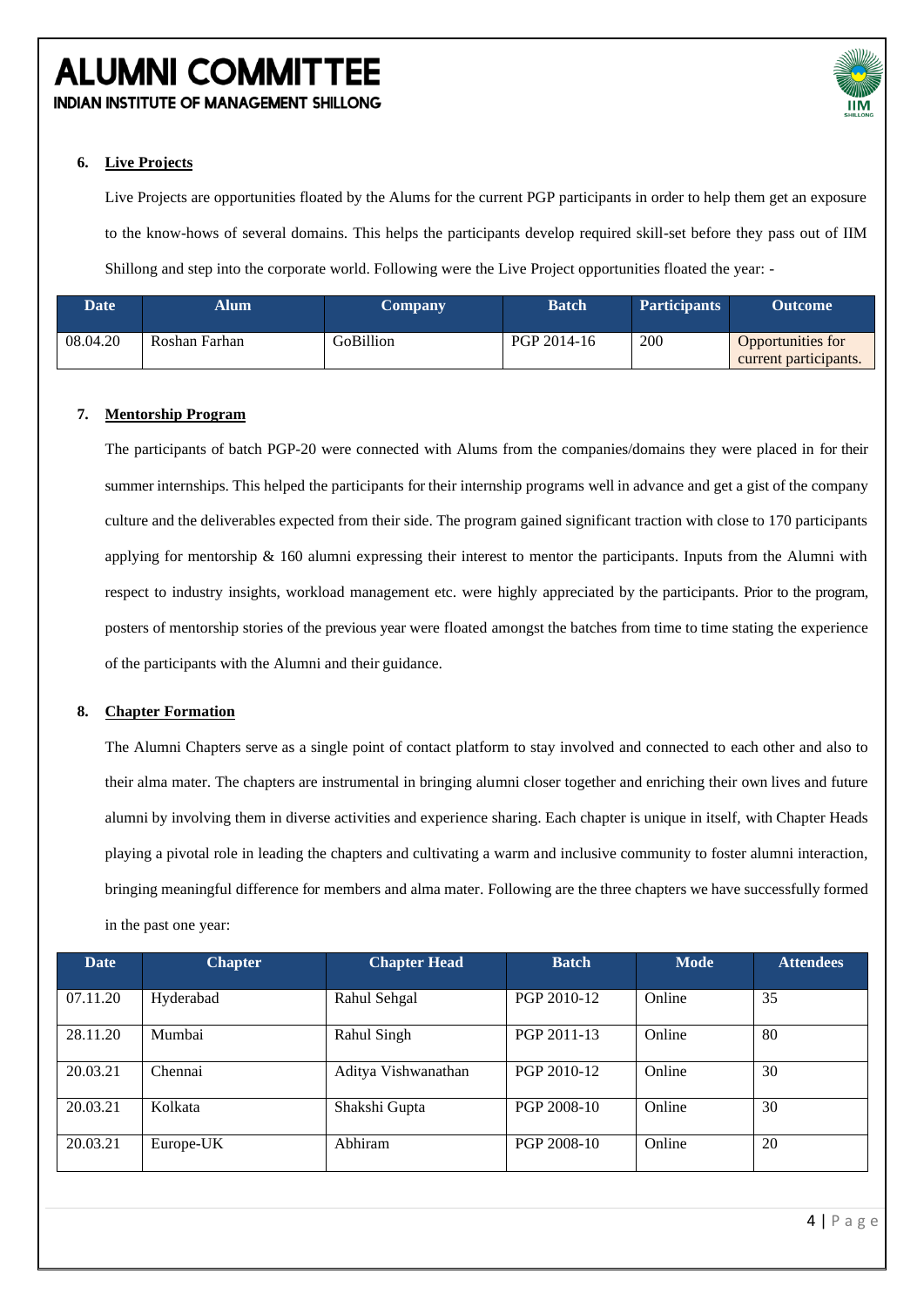

**INDIAN INSTITUTE OF MANAGEMENT SHILLONG** 

|--|

#### **9. Nexus 2020**

The Alumni Association in coordination with the Public Relations Cell of IIM Shillong, organizes 'Nexus', to initiate connect between the incoming batch and the institute. The event this year saw participation from the incoming batch (PGP20), current batch (PGP19) and 12 of our Alumni. Following is the schedule of sessions organized:

| <b>Date</b> | <b>Speaker</b>                                                        | <b>Company</b>                          | <b>Batch</b>                                                | <b>Participants</b> | <b>Outcome</b>                                  |
|-------------|-----------------------------------------------------------------------|-----------------------------------------|-------------------------------------------------------------|---------------------|-------------------------------------------------|
| 06.06.20    | Upasna Agarwal, Esha                                                  | Shell, Info edge India ltd,             | PGP 2009-11,                                                | 150                 | The incoming                                    |
|             | Arora, Bhasmang<br>Mankodi, Ramanarayanan                             | Morgan Stanley &<br>Apple               | PGP 2008-10                                                 |                     | batch got an<br>opportunity to<br>interact with |
|             | <b>PA</b>                                                             |                                         |                                                             |                     | previous<br>the                                 |
| 20.06.20    | Niketa Kosada, Payal                                                  | Westpac Group, P&G,                     | PGP 2010-12,                                                | 100                 | batches<br>and<br>know<br>get to                |
|             | Bangar, Jayant Kejriwal,                                              | Tata Steel & Shell                      | PGP 2008-10                                                 |                     | about<br>more                                   |
|             | Tripurari Prasad                                                      |                                         |                                                             |                     | <b>IIM</b><br>the                               |
| 04.07.20    | Ashutosh Dikshit, Vikash<br>Ranjan, Karanvir Gupta,<br>Anisha Khurana | UCL, Accenture, Unbxd<br>Inc, JP Morgan | PGP 2008-10,<br>PGP 2012-14,<br>PGP 2013-15,<br>PGP 2015-17 | 120                 | <b>Shillong</b><br>culture $&$<br>values        |

#### **10. Vartalaap – Batch Connect**

Through this, batch connect series we intend to have free flowing conversations about our institute, improvements in curriculum, industry interactions through alumni, listening to their Shillong-days stories and what not! Following were the sessions organized by the Committee for several batches this year:

| Date     | <b>Session</b>             | <b>Batch</b>              | <b>Outcome</b>               |
|----------|----------------------------|---------------------------|------------------------------|
| 21.06.20 | Vartalaap Batch Connect-1  | PGP 2010-12 & PGP 2011-13 | The Vartalaap Sessions       |
| 27.06.20 | Vartalaap Batch Connect-2  | PGP 2012-14, PGP 2013-15  | helped the alumni reconnect  |
| 05.07.20 | Vartalaap Batch Connect- 3 | PGP 2016-18, PGP 2017-19  | with institute and their own |
| 05.07.20 | Vartalaap Batch Connect- 4 | PGP 2014-16, PGP 2015-17  | batchmates.                  |